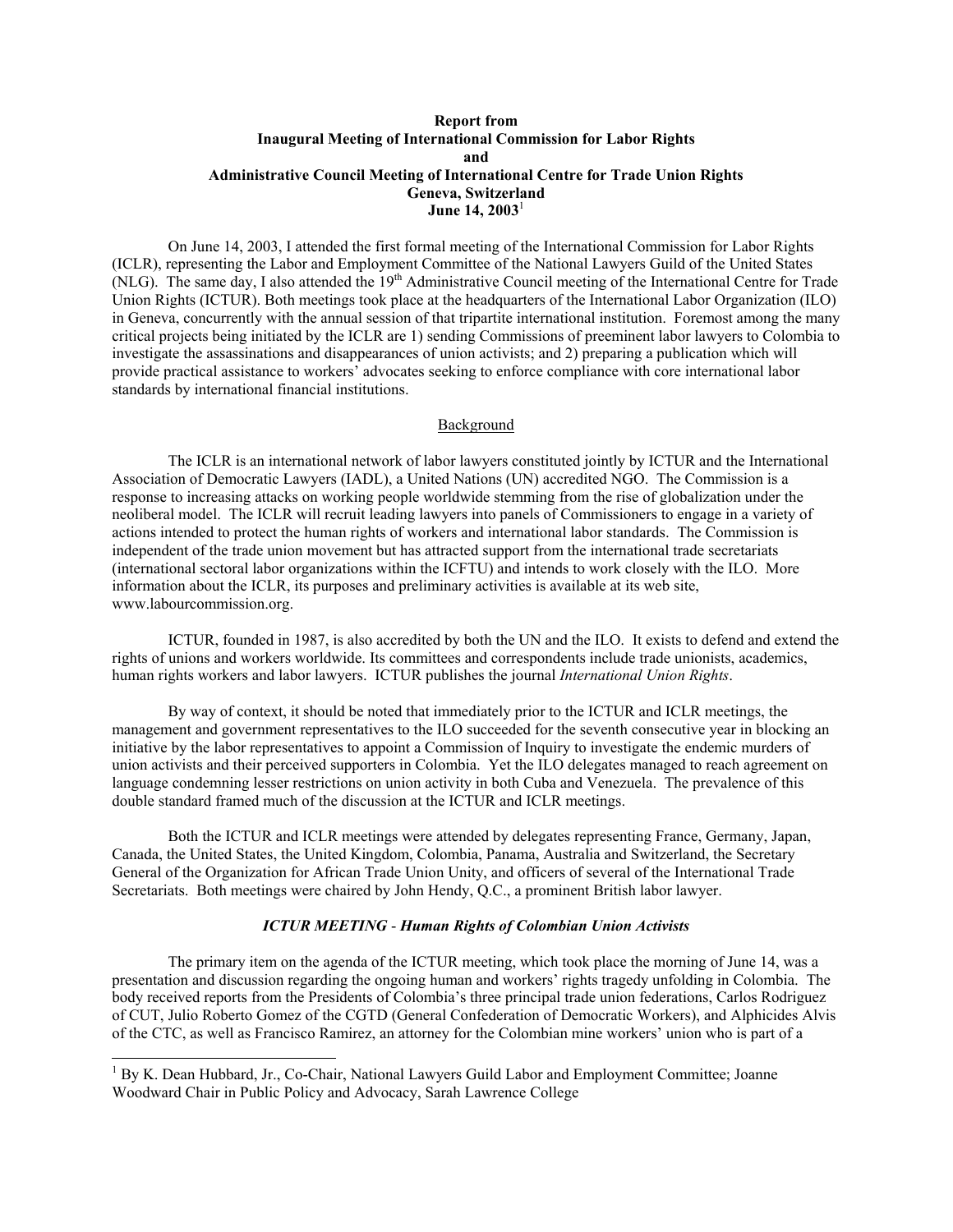Colombian lawyers' collective which is coordinating legal actions against several multinationals, and Peter Drury of Amnesty International in London. It was significant that the Presidents of all three labor federations appeared together, given recent tensions over whether and to what extent to cooperate with the right wing government of Uribe. The speakers were unanimous both in analyzing the murders of trade unionists as one of an arsenal of tactics in the strategy of implementing the neoliberal economic model in Colombia, and in calling for international solidarity to support Colombians in reaching an autonomous solution.

 Colombia has the highest rate of assassinations of union activists of any nation, by far. Among the thousands of killings per year in political violence in Colombia, the vast majority of which are carried out by the country's armed forces and allied right wing paramilitaries, an astonishing number take place in the context of labor disputes. Indeed, Mr. Drury of Amnesty stated that 80-90% of the acts of political violence are the responsibility of the security forces and paramilitaries, and of these fully 25% are against members of trade unions. Further, 80-90% of the murders of trade unionists take place in the context of a labor dispute either against privatization or over natural resources, according to Mr. Drury. Since 1986, over 4,000 union activists have been assassinated in Colombia, according to  $ICTUR<sup>2</sup>$  12 million people are internally displaced as a result of the political violence.

 Sr. Rodriguez of the CUT emphasized that these acts of violence take place in the context of an economy controlled by a small number of powerful economic actors; for example, 4 economic groups own 80% of the media, which makes it very difficult for the unions to reach public opinion. The country has a 33% unemployment rate and a growing informal sector. The majority of government spending goes to service debt owed to international financial institutions. In addition to the assassinations, legal "reforms" liberalizing subcontracting and indefinite contracts are another factor leading to the decline in unionism in Colombia. As Sr. Gomez of the CGTD expressed it, the implementation of the neoliberal model has led not only to violence, but to greater poverty and "the marginalization of the majority." According to Sr. Gomez, the neoliberal model has been the destruction of national productive power in favor of foreign imports. For example, a country that formally produced virtually all its own food (importing only 70,000 tons on 1960) now imports 11 million tons of food annually.

 Sr. Gomez pointed out that the Inter-American Development Bank in particular is responsible for formulating and financing policies such as the infamous "municipal performance plans" which between 1998 and 2000 resulted in the layoffs of more than 60,000 workers and the firings of union leaders. Privatized industries include transportation, the merchant marines, fisheries, and most recently, telecommunications. In this most ironic episode, the coercive power of the state–the military–has been used to forcibly privatize the state telecommunications company Telecom. Thousands of workers have been fired, installations have been militarized by the police forces and the army is occupying facilities.

 Sr. Rodriguez concluded that the unions are not simply a "wall of lamentation." Not only have they made concrete gains for their members, they have proposed and are advocating an alternative model of development. He points out that without an alternative to a model which perpetuates poverty and social exclusion, any peace treaty will be meaningless.

 Sr. Alvis of the CTC detailed the attempt of the Uribe government to institutionalize anti-democratic political and economic changes consistent with the neoliberal model through a popular referendum on constitutional "reform," and the efforts of the trade union movement to defend the people and the institutions of Colombian society from this assault via a campaign of abstention.

 Sr. Ramirez, the mine workers lawyer, briefly discussed the legal complaints in U.S. courts under the Alien Tort Claims Act against 3 multinationals (Coca-Cola, Occidental and Drummond) arising from the murders of workers and union leaders, before placing the situation in the mineral extraction and natural resources industries in its geopolitical context: Ramirez argues that the campaign to eliminate the union movement in Colombia is supported by the governments of the United States, the United Kingdom, Europe and numerous transnational corporations. He states that attorneys for transnational corporations drafted the laws which protect the interests of those corporations in the mining sector. The transnationals with natural resources interests in Colombia include an oil company in which George W. Bush has or had an ownership stake, according to Ramirez. He charges that the

-

<sup>2</sup> ICTUR Columbia Newsletter, March/April 2003, p. 2.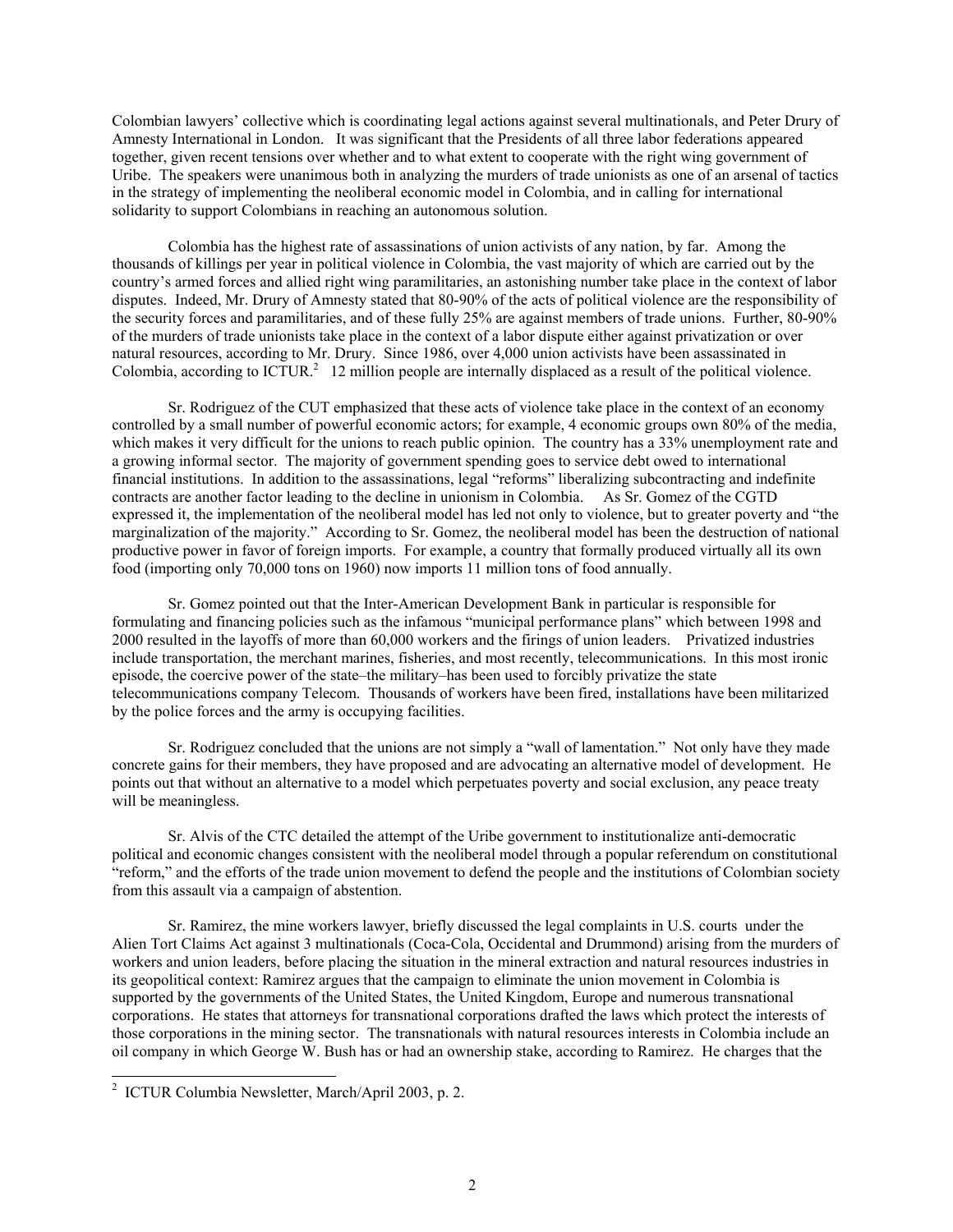strongest military and paramilitary presence is precisely in those areas of the countries where transnationals are planning to develop mining projects, and that those areas are effectively occupied by the paramilitaries with the cooperation of the military. According to Ramirez, the CIA itself provided \$30 million to the paramilitaries, based on a December 2002 statement from the CIA itself. He charges that the U.S. government, while it claims to be fighting against narco-trafficking, is in fact aiding the narco-traffickers to support the paramilitaries in the areas where transnational mining interests are operating.

 Sr. Ramirez states that Colombian Army officers who were in charge of the areas in which union leaders were murdered after Drummond started its operations in Colombia in 1982 were subsequently hired by Drummond to head its security operations. The internal security of the company is now in the hands of former army officers who have acted in concert with the paramilitaries in the mining areas, according to Ramirez.

 According to the CUT's Human Rights Department, 42% of the human rights violations in Colombia take place in the energy and mining sectors. The killings of trade unionists to advance the interests of companies wishing to extract Colombia's natural resources is linked to human rights violations against other groups. For example, he discussed legal complaints against Occidental and BP arising from the killings of indigenous women to force displacement of their community in order to extract oil. He concluded that Colombian trade unionists are not murdered because they are guerillas; not one has been killed in armed conflict.

 The legal actions are not limited to the U.S. courts. The lawyers' collective with which Ramirez is affiliated is planning war crimes charges in the International Court of Justice against the Presidents of transnational corporations implicated in the murders of unionists.

 Peter Drury of Amnesty confirmed that the violence in Colombia is not just a case off government vs. guerrillas, but that it arises from an effort to consolidate control over economic resources and stems in large part from a desire to profitably access natural resources. He stated that principal responsibility for the deterioration of human rights in Colombia rests with the armed forces' counterinsurgency strategy, which is largely carried out b y their paramilitary allies in the form of killings, "disappearances," internal displacement and other forms of state and quasi-state terror. He also noted that the FARC, Colombia's principal guerilla organization, has committed violations of international humanitarian law, principally through the use of kidnaping

 Drury stated that "impunity," or the ability to carry out atrocities without legal consequences, is intrinsic to the counterinsurgency strategy. With respect to the killings of trade unionists, there is "100% impunity." *Of the hundreds of unionists murdered in 2000-2002, there has not been a single conviction of a killer*. Some of the reasons the policy of impunity thrives include the murder and disappearance of attorneys investigating human rights cases, as well as the ability of the Colombian Attorney General to remove attorneys from such investigations and to determine which if any are investigated. Another factor encouraging the climate of impunity is the fact that the victims of human rights violations are portrayed in the press as associated with "subversive" or "terrorist" organizations, which limits public support for investigation of these cases. In addition, proposed Decree 128 would provide amnesty to "surrendering combatants."

 When asked by the delegates what can be done to assist our trade union brethren in Colombia, all the Union Presidents agreed all the Union Presidents agreed upon one proposed form of assistance among the many discussed: Workers around the world should bring pressure on their governments to support the establishment of a Commission of Inquiry to examine and report to the ILO on the realities of the situation. A representative from SOLIDAR, the European trade union organization providing welfare benefits to the families of union members, proposed to cooperate with the Colombian unions to constitute a fund for family members of union victims of political violence.

 Ron Oswald, the General Secretary of the international union of workers in hotel, food and related trades, cautioned against "one size fits all" legal and political campaigns directed against all forms of foreign investment in Colombia. He argued that the Coca-Cola ATCA case in particular was problematic, as it had resulted in a ruling that Coke is not responsible for the actions of its franchisees, who employ half a million workers (as opposed to the 28,000 employed directly by Coke). He stated that it is important to have clear, credible evidence of allegations before commencing campaigns based upon them.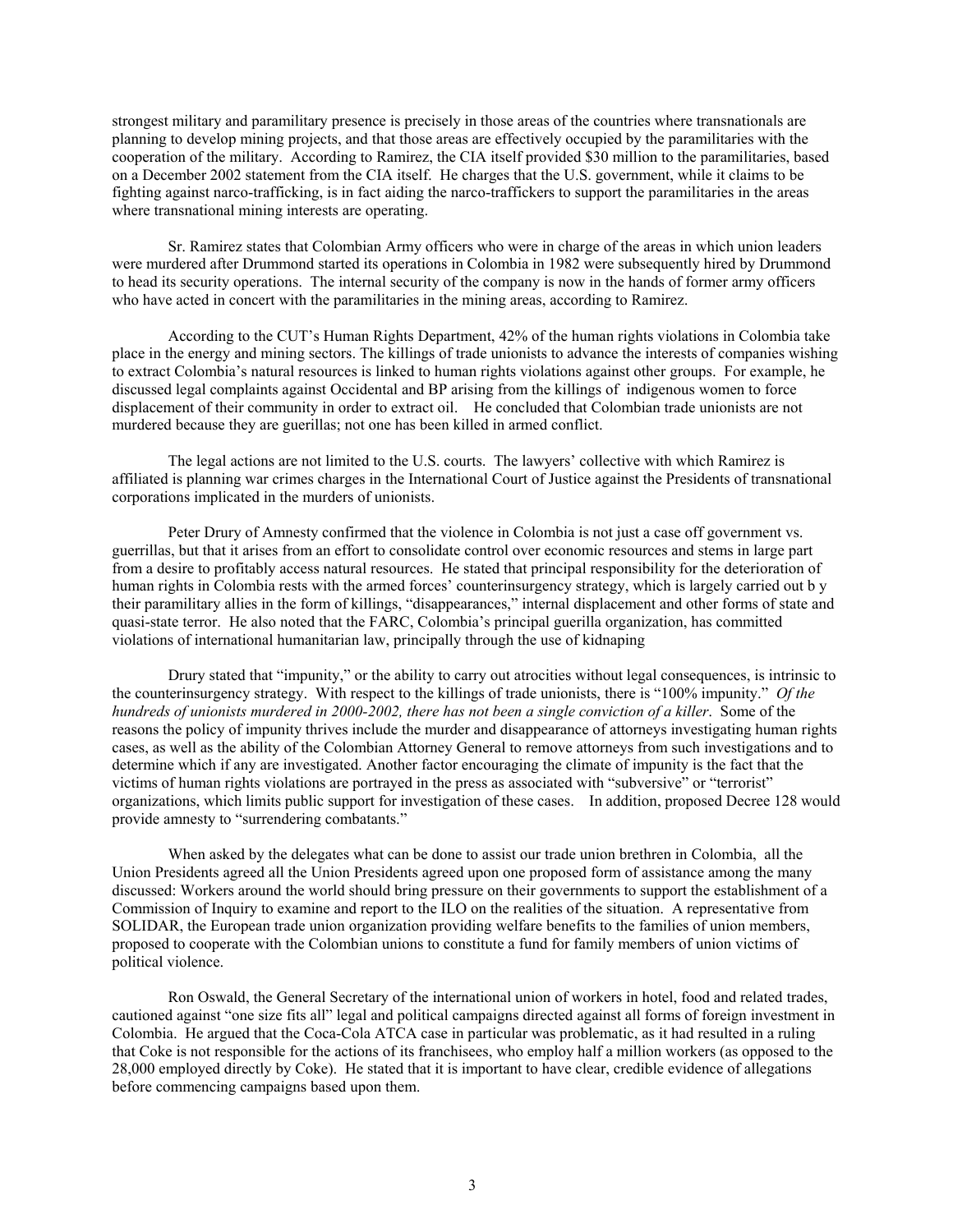### *ICLR MEETING*

 Given the exigency of the human rights situation for union activists in Colombia, it is not surprising that Colombia was a principal focus of the inaugural meeting of the ICLR.

 The ICLR was introduced as a permanent center to coordinate the activities of labor lawyers supporting workers' rights as human rights internationally, and to respond to crises. The principal items on the agenda were reports from and proposals for future action by the ICLR "working groups," and approval of the ICLR Constitution.

 The ICLR has constituted working groups on Colombia, the Application of International Labor Standards to International Financial Institutions and Trade Treaty Interpretation, a Training Manual, East Asia and Pakistan.

### Colombia

 Steve Gibbons, the Vice-Chair of the British division of ICTUR, reported for the Colombia working group. He proposed that, at the invitation of Colombian trade unions, the ICLR take "strategic interventions" with respect to Colombia by establishing two delegations or "Commissions." The first delegation would investigate, compile information and report on the issue of impunity with respect to the assassination of union activists. The second delegation would investigate, analyze and write about labor (and related environmental and indigenous) rights issues raised by the operations of multinationals in the Colombian mining and petroleum sectors. Prior work by UN agencies would be reviewed and taken into account. The ICLR would work with the American Association of Jurists ("AAJ," the inter-American lawyers' organization) and the Colectivo de Abogados in Colombia in coordinating the delegation. Each Commission would be composed of 4-5 commissioners from Latin America, the U.S., Europe and another region. Each commissioner would be carefully selected based upon her/his knowledge of labor, international human rights law, etc. The Commission reports could be submitted to the ILO.

 Meeting Chair Hendy made five important recommendations which were noted with approval by the body: 1) That the ICLR must set clear terms of reference for each Commission. 2) That the Commissions must be premised upon invitations from the Colombian trade unions. 3) That the Commissioners be self-funded, but that the ICLR engage in fundraising to cover costs of publication, etc. 4) That the ICLR produce a formal document authorizing the Commissioners to perform their work. 5) That security for the delegation be carefully planned in coordination with the Colombian unions and lawyers' collective. Subject to these recommendations, the proposal of the working group was approved.

### Enforcing International Labor Standards

 Peter Barnacle, a Canadian labor lawyer, reported on the working group which has been established to produce a manual to provide practical assistance to trade unions and labor lawyers around the world who are seeking to promote the application and compliance with core international labor standards by international financial institutions and in the interpretation of trade treaties. He summarized a detailed Concept Paper which was provided to those present. The Manual will contain three parts: 1) The legal framework for the application of international labor standards; 2) The application of international labor standards to the policies, activities and programs of International Financial Institutions (IFIs); and 3) the application of international labor standards in the interpretation of trade treaties. The first part will not involve original research, but will refer manual users to the basic legal arguments that require international institutions and actors to apply international labor standards. Completion of the second section will require research support from academics, their students, and labor lawyers. The operative argument is that the status of the Bretton Woods institutions opens them up to compliance proceedings under international law. This section of the manual will identify the specific IFIs, review mechanisms within the institution that could be used to promote compliance with international labor standards, and set out the forms and procedures for making complaints both within the IFI and more coercive external legal processes. The third section involves the same concept, but is more complex, even problematic, especially given that most trade treaties are enforced through private arbitration in which standing may be a concern.

 Stephanie Bernstein, a Canadian Law Professor, presented a report from the group that is working to produce a broader Training Manual to be used by trade unionists, lawyers and NGOs seeking to redress human rights violations against working people and their representatives. The focus of this discussion was distinguishing the purposes of the two manuals. The focus of the latter appears to be the broader issue of enforcing the international human rights of workers in forums other than the IFIs, for example, in the inter-American Human